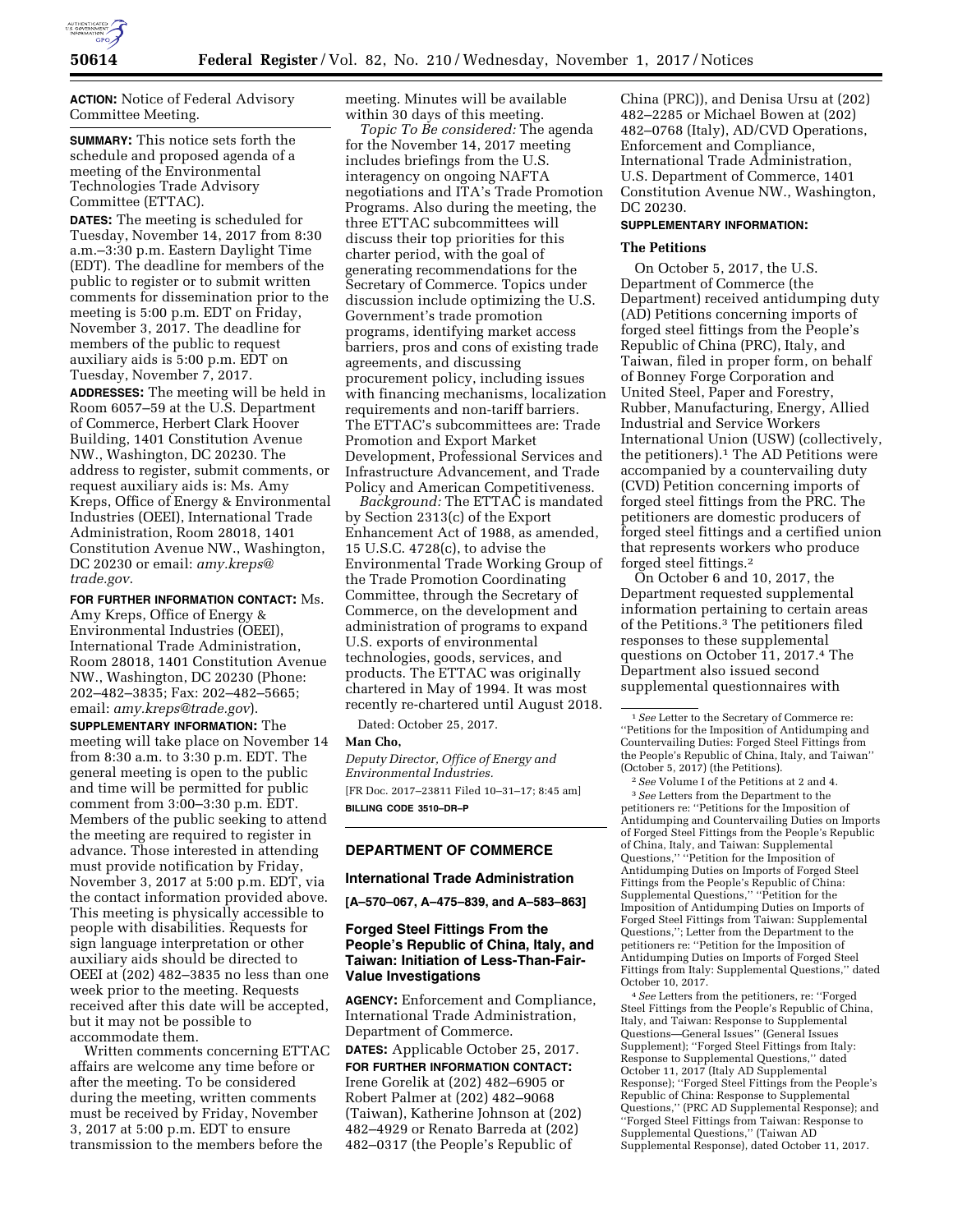regard to general issues in Volume I of the Petition and for issues specific to the PRC and Italy AD petitions.5 The petitioners filed their second supplemental response regarding the PRC and Italy AD petitions on October 17, 2017 and second supplemental response regarding general issues on October 18, 2017.6 Petitioners also filed a revised scope on October 19, 2017.7

In accordance with section 732(b) of the Tariff Act of 1930, as amended (the Act), the petitioners allege that imports of forged steel fittings from the PRC, Italy, and Taiwan are being, or likely to be, sold in the United States at less than fair value within the meaning of section 731 of the Act, and that such imports are materially injuring, or threatening material injury to, the domestic industry producing forged steel fittings in the United States. Also, consistent with section 732(b)(1) of the Act, the Petitions are accompanied by information reasonably available to the petitioners supporting their allegations.

The Department finds that the petitioners filed these Petitions on behalf of the domestic industry because the petitioners are interested parties as defined in sections 771(9)(C) and (D) of the Act. The Department also finds that the petitioners demonstrated sufficient industry support with respect to the initiation of the AD investigations that the petitioners are requesting.8

#### **Periods of Investigation**

Because the Petitions were filed on October 5, 2017, the period of investigation (POI) for Taiwan and Italy is October 1, 2016, through September

6*See* Letter from the petitioners re: ''Forged Steel Fittings from the People's Republic of China: Response to Second Supplemental Questions, dated October 17, 2017 (PRC AD Second Supplemental Response); Letter from the petitioners re: ''Forged Steel Fittings from Italy: Response to Second Supplemental Question,'' dated October 17, 2017; Letter from the petitioners to the Department, ''Response to Second Supplemental Question on Industry Support and Cumulation,'' dated October 18, 2017 (Second General Issues Supplement).

7*See* Letter from the petitioners to the Department, ''Forged Steel Fittings from China, Italy, and Taiwan: Revised Scope,'' dated October 19, 2017 (Revised Scope). *See also* the Appendix to this notice.

8*See* ''Determination of Industry Support for the Petitions'' section, below.

30, 2017. Because the PRC is a nonmarket economy (NME) country, the POI for this investigation is April 1, 2017, through September 30, 2017.

#### **Scope of the Investigations**

The products covered by these investigations are forged steel fittings from the PRC, Italy, and Taiwan. For a full description of the scope of these investigations, *see* the ''Scope of the Investigations,'' in the Appendix to this notice.

## **Comments on Scope of the Investigations**

During our review of the Petitions, the Department issued questions to, and received responses from, the petitioners pertaining to the proposed scope to ensure that the scope language in the Petitions would be an accurate reflection of the products for which the domestic industry is seeking relief.9

As discussed in the preamble to the Department's regulations, we are setting aside a period for interested parties to raise issues regarding product coverage (scope).10 The Department will consider all comments received from interested parties and, if necessary, will consult with interested parties prior to the issuance of the preliminary determinations. If scope comments include factual information,<sup>11</sup> all such factual information should be limited to public information. To facilitate preparation of its questionnaires, the Department requests all interested parties to submit such comments by 5:00 p.m. Eastern Time (ET) on Tuesday, November 14, 2017, which is 20 calendar days from the signature date of this notice. Any rebuttal comments, which may include factual information, must be filed by 5:00 p.m. ET on Friday, November 24, 2017, which is 10 calendar days from the initial comments deadline.12

The Department requests that any factual information the parties consider relevant to the scope of the investigations be submitted during this time period. However, if a party subsequently finds that additional factual information pertaining to the scope of the investigations may be relevant, the party may contact the Department and request permission to submit the additional information. All scope comments must be filed on the

records of each of the concurrent AD and CVD investigations.

## **Filing Requirements**

All submissions to the Department must be filed electronically using Enforcement and Compliance's Antidumping Duty and Countervailing Duty Centralized Electronic Service System (ACCESS).13 An electronically filed document must be received successfully in its entirety by the time and date it is due. Documents exempted from the electronic submission requirements must be filed manually (*i.e.,* in paper form) with Enforcement and Compliance's APO/Dockets Unit, Room 18022, U.S. Department of Commerce, 1401 Constitution Avenue NW., Washington, DC 20230, and stamped with the date and time of receipt by the applicable deadlines.

## **Comments on Product Characteristics for AD Questionnaires**

The Department will provide interested parties an opportunity to comment on the appropriate physical characteristics of forged steel fittings to be reported in response to the Department's AD questionnaires. This information will be used to identify the key physical characteristics of the merchandise under consideration in order to report the relevant costs of production accurately as well as to develop appropriate productcomparison criteria.

Interested parties may provide any information or comments that they feel are relevant to the development of an accurate list of physical characteristics. Specifically, they may provide comments as to which characteristics are appropriate to use as: (1) General product characteristics and (2) productcomparison criteria. We note that it is not always appropriate to use all product characteristics as productcomparison criteria. We base productcomparison criteria on meaningful commercial differences among products. In other words, although there may be some physical product characteristics utilized by manufacturers to describe forged steel fittings, it may be that only a select few product characteristics take

<sup>5</sup>*See* Letter to the petitioners, re: ''Petitions for the Imposition of Antidumping and Countervailing Duties on Imports of Forged Steel Fittings from the People's Republic of China, Italy, and Taiwan: Supplemental Questions,'' dated October 17, 2017; Letter to the petitioners, re: Petition for the Imposition of Antidumping Duties on Imports of Forged Steel Fittings from the People's Republic of China: Second Supplement,'' dated October 16, 2017; Letter from the Department to the petitioners re: ''Petition for the Imposition of Antidumping Duties on Imports of Forged Steel Fittings from Italy: Second Supplemental Questionnaire,'' dated October 16, 2017.

<sup>9</sup>*See* General Issues Supplemental Questionnaire; *see also* General Issues Supplement.

<sup>10</sup>*See Antidumping Duties; Countervailing Duties, Final Rule,* 62 FR 27296, 27323 (May 19, 1997).

<sup>11</sup>*See* 19 CFR 351.102(b)(21) (defining ''factual information'').

<sup>12</sup>*See* 19 CFR 351.303(b).

<sup>13</sup>*See Antidumping and Countervailing Duty Proceedings: Electronic Filing Procedures; Administrative Protective Order Procedures,* 76 FR 39263 (July 6, 2011); *see also Enforcement and Compliance; Change of Electronic Filing System Name,* 79 FR 69046 (November 20, 2014), for details of the Department's electronic filing requirements, which went into effect on August 5, 2011. Information on help using ACCESS can be found at *<https://access.trade.gov/help.aspx>* and a handbook can be found at *[https://access.trade.gov/help/](https://access.trade.gov/help/Handbook%20on%20Electronic%20Filling%20Procedures.pdf)  [Handbook%20on%20Electronic](https://access.trade.gov/help/Handbook%20on%20Electronic%20Filling%20Procedures.pdf) [%20Filling%20Procedures.pdf.](https://access.trade.gov/help/Handbook%20on%20Electronic%20Filling%20Procedures.pdf)*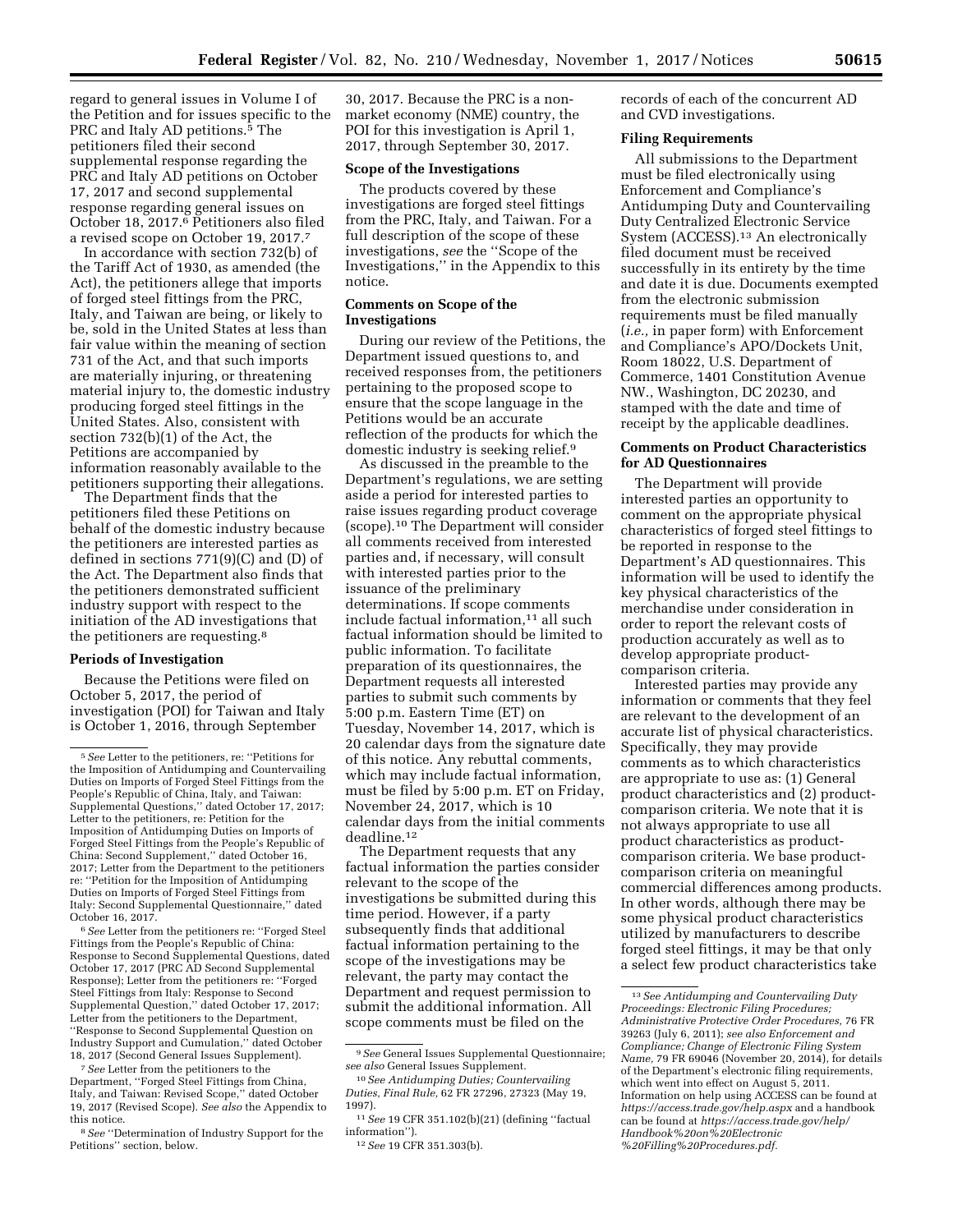into account commercially meaningful physical characteristics. In addition, interested parties may comment on the order in which the physical characteristics should be used in matching products. Generally, the Department attempts to list the most important physical characteristics first and the least important characteristics last.

In order to consider the suggestions of interested parties in developing and issuing the AD questionnaires, all product characteristics comments must be filed by 5:00 p.m. ET on November 14, 2017. Any rebuttal comments must be filed by 5:00 p.m. ET on November 24, 2017. All comments and submissions to the Department must be filed electronically using ACCESS, as explained above, on the records of the PRC, Italy and Taiwan less-than-fairvalue investigations.

## **Determination of Industry Support for the Petitions**

Section 732(b)(1) of the Act requires that a petition be filed on behalf of the domestic industry. Section 732(c)(4)(A) of the Act provides that a petition meets this requirement if the domestic producers or workers who support the petition account for: (i) At least 25 percent of the total production of the domestic like product; and (ii) more than 50 percent of the production of the domestic like product produced by that portion of the industry expressing support for, or opposition to, the petition. Moreover, section 732(c)(4)(D) of the Act provides that, if the petition does not establish support of domestic producers or workers accounting for more than 50 percent of the total production of the domestic like product, the Department shall: (i) Poll the industry or rely on other information in order to determine if there is support for the petition, as required by subparagraph (A); or (ii) determine industry support using a statistically valid sampling method to poll the ''industry.''

Section 771(4)(A) of the Act defines the ''industry'' as the producers as a whole of a domestic like product. Thus, to determine whether a petition has the requisite industry support, the statute directs the Department to look to producers and workers who produce the domestic like product. The International Trade Commission (ITC), which is responsible for determining whether ''the domestic industry'' has been injured, must also determine what constitutes a domestic like product in order to define the industry. While both the Department and the ITC must apply the same statutory definition regarding

the domestic like product,<sup>14</sup> they do so for different purposes and pursuant to a separate and distinct authority. In addition, the Department's determination is subject to limitations of time and information. Although this may result in different definitions of the like product, such differences do not render the decision of either agency contrary to law.15

Section 771(10) of the Act defines the domestic like product as ''a product which is like, or in the absence of like, most similar in characteristics and uses with, the article subject to an investigation under this title.'' Thus, the reference point from which the domestic like product analysis begins is ''the article subject to an investigation'' (*i.e.,* the class or kind of merchandise to be investigated, which normally will be the scope as defined in the petition).

With regard to the domestic like product, the petitioners do not offer a definition of the domestic like product distinct from the scope of the investigations. Based on our analysis of the information submitted on the record, we have determined that forged steel fittings, as defined in the scope, constitutes a single domestic like product and we have analyzed industry support in terms of that domestic like product.16

In determining whether the petitioners have standing under section 732(c)(4)(A) of the Act, we considered the industry support data contained in the Petitions with reference to the domestic like product as defined in the ''Scope of the Investigations,'' in the Appendix of this notice.17 The petitioners provided their own production of the domestic like product in 2016 and compared this to the

 $^{16}\mathrm{For}$  a discussion of the domestic like product analysis in this case, *see* Antidumping Duty Investigation Initiation Checklist: Forged Steel Fittings from the People's Republic of China (PRC AD Initiation Checklist), at Attachment II, Analysis of Industry Support for the Antidumping and Countervailing Duty Petitions Covering Forged Steel Fittings from the People's Republic of China, Italy, and Taiwan (Attachment II); Antidumping Duty Investigation Initiation Checklist: Forged Steel Fittings from Italy (Italy AD Initiation Checklist), at Attachment II; and Antidumping Duty Investigation Initiation Checklist: Forged Steel Fittings from Taiwan (Taiwan AD Initiation Checklist), at Attachment II. These checklists are dated concurrently with, and hereby adopted by, this notice and on file electronically via ACCESS. Access to documents filed via ACCESS is also available in the Central Records Unit, Room B8024 of the main Department of Commerce building.

17As noted above, the petitioners submitted a revised scope on October 19, 2017. *See* Revised Scope and the Appendix.

estimated total 2016 production of the domestic like product for the entire domestic industry.18 We relied on the data the petitioners provided for purposes of measuring industry support.19

Our review of the data provided in the Petitions, supplements to the Petitions, and other information readily available to the Department indicates that the petitioners have established industry support.20 First, the Petitions established support from domestic producers (or workers) accounting for more than 50 percent of the total production of the domestic like product and, as such, the Department is not required to take further action in order to evaluate industry support (*e.g.,*  polling).21 Second, the domestic producers (or workers) have met the statutory criteria for industry support under section  $732(c)(4)(A)(i)$  of the Act because the domestic producers (or workers) who support the Petitions account for at least 25 percent of the total production of the domestic like product.22 Finally, the domestic producers (or workers) have met the statutory criteria for industry support under section  $732(c)(4)(A)(ii)$  of the Act because the domestic producers (or workers) who support the Petitions account for more than 50 percent of the production of the domestic like product produced by that portion of the industry expressing support for, or opposition to, the Petitions.23 Accordingly, the Department determines that the Petitions were filed on behalf of the domestic industry within the meaning of section 732(b)(1) of the Act.

The Department finds that the petitioners filed the Petitions on behalf of the domestic industry because they are interested parties as defined in sections 771(9)(C) and (D) of the Act and they have demonstrated sufficient industry support with respect to the AD

19 *Id.* For further discussion, *see* PRC AD Initiation Checklist, at Attachment II; Italy AD Initiation Checklist, at Attachment II; and Taiwan AD Initiation Checklist, at Attachment II.

20*See* PRC AD Initiation Checklist, at Attachment II; Italy AD Initiation Checklist, at Attachment II; and Taiwan AD Initiation Checklist, at Attachment II.

22*See* PRC AD Initiation Checklist, at Attachment II; Italy AD Initiation Checklist, at Attachment II; and Taiwan AD Initiation Checklist, at Attachment II.

<sup>14</sup>*See* section 771(10) of the Act.

<sup>15</sup>*See USEC, Inc.* v. *United States,* 132 F. Supp. 2d 1, 8 (CIT 2001) (citing *Algoma Steel Corp., Ltd.*  v. *United States,* 688 F. Supp. 639, 644 (CIT 1988), *aff'd* 865 F.2d 240 (Fed. Cir. 1989)).

<sup>18</sup>*See* Volume I of the Petitions, at 3–4 and Exhibit I–1; *see also* General Issues Supplement, at 1 and Exhibit I–15; and Second General Issues Supplement, at 1–2.

<sup>21</sup>*See* section 732(c)(4)(D) of the Act; *see also*  PRC AD Initiation Checklist, at Attachment II; Italy AD Initiation Checklist, at Attachment II; and Taiwan AD Initiation Checklist, at Attachment II.

<sup>23</sup> *Id.*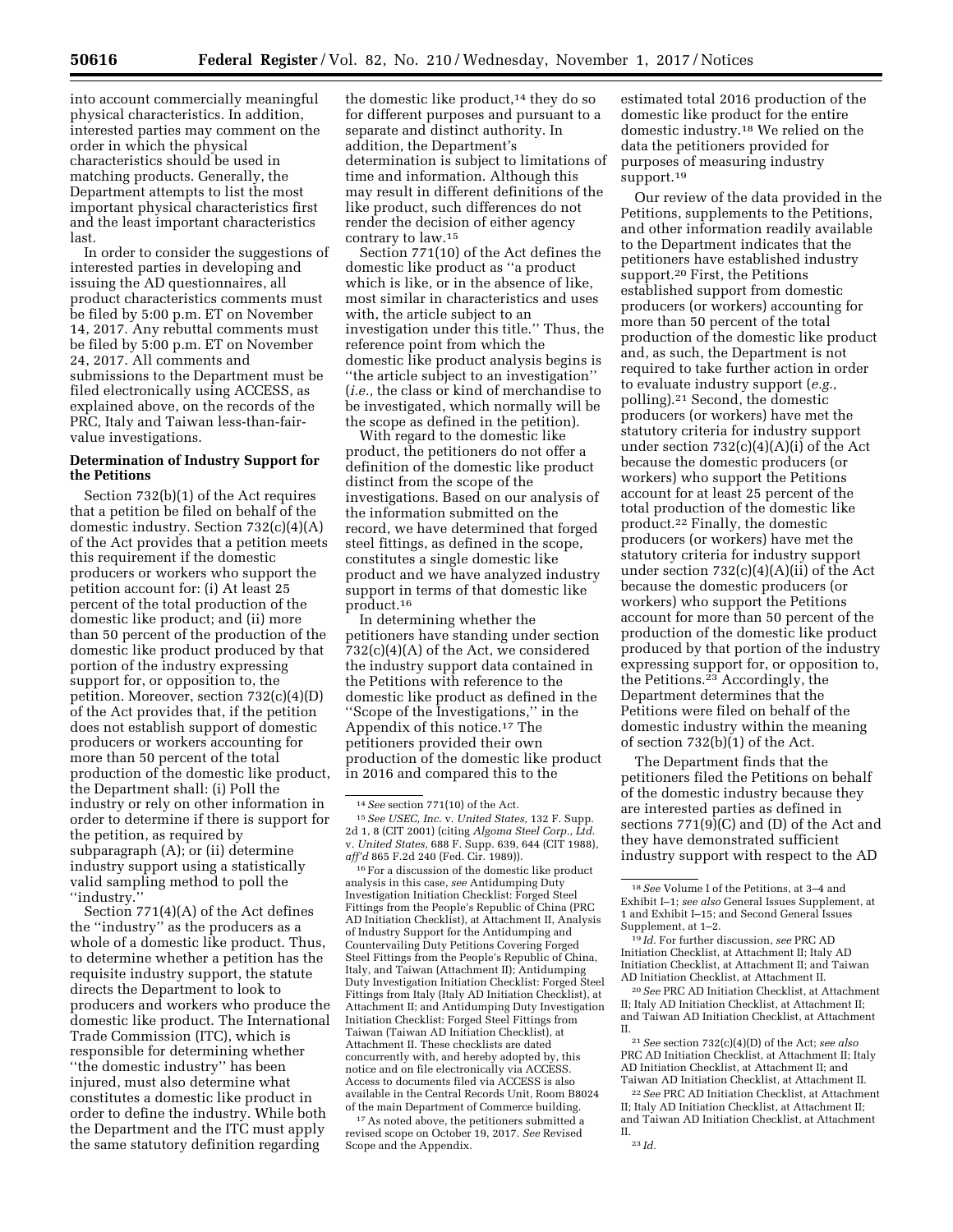investigations that they are requesting that the Department initiate.<sup>24</sup>

## **Allegations and Evidence of Material Injury and Causation**

The petitioners allege that the U.S. industry producing the domestic like product is being materially injured, or is threatened with material injury, by reason of the imports of the subject merchandise sold at less than normal value (NV). In addition, the petitioners allege that subject imports exceed the negligibility threshold provided for under section  $771(24)(A)$  of the Act.<sup>25</sup>

The petitioners contend that the industry's injured condition is illustrated by a significant and increasing volume of imports from the subject countries; reduced market share; underselling and price depression or suppression; and a negative impact on the domestic industry's capacity utilization, employment, and profits.26 We have assessed the allegations and supporting evidence regarding material injury, threat of material injury, and causation, and we have determined that these allegations are properly supported by adequate evidence, and meet the statutory requirements for initiation.<sup>27</sup>

## **Allegations of Sales at Less Than Fair Value**

The following is a description of the allegations of sales at less than fair value upon which the Department based its decision to initiate AD investigations of imports of forged steel fittings from the PRC, Italy, and Taiwan. The sources of data for the deductions and adjustments relating to U.S. price and NV are discussed in greater detail in the country-specific initiation checklists.

### **Export Price**

For the PRC and Taiwan, the petitioners based U.S. price on export price (EP) using an average unit value (AUV) of publicly available import data.28 For Italy, the petitioners based U.S. price on EP, which they calculated based on their own prices, reduced to meet the price obtained by a U.S. customer from an Italian producer.29

27*See* PRC AD Initiation Checklist, at Attachment III, Analysis of Allegations and Evidence of Material Injury and Causation for the Antidumping and Countervailing Duty Petitions Covering Forged Steel Fittings from the People's Republic of China, Italy, and Taiwan (Attachment III); *see also* Italy AD Initiation Checklist, at Attachment III; *see also*  Taiwan AD Initiation Checklist, at Attachment III.

28*See* PRC Initiation Checklist and Taiwan AD Initiation Checklist.

29*See* Italy AD Initiation Checklist.

Where applicable, the petitioners made deductions from U.S. price for movement and other expenses, consistent with the terms of sale.30

#### **Normal Value**

With respect to the PRC, the petitioners stated that the Department has found this country to be a NME country in prior administrative proceedings.31 In accordance with section 771(18)(C)(i) of the Act, the presumption of NME status remains in effect until revoked by the Department. The presumption of NME status for the PRC has not been revoked by the Department and, therefore, remains in effect for purposes of the initiation of this investigation. Accordingly, NV in the PRC is appropriately based on factors of production (FOPs) valued in a surrogate market economy country, in accordance with section 773(c) of the Act.32 In the course of this investigation, all parties, and the public, will have the opportunity to provide relevant information related to the granting of separate rates to individual exporters.

The petitioners claim that Mexico is an appropriate surrogate country for the PRC, because it is a market economy country that is at a level of economic development comparable to that of the PRC, it is a significant producer of comparable merchandise, and public information from Mexico is available to value all material input factors.33 Based on the information provided by the petitioners, we determine that it is appropriate to use Mexico as a surrogate country for initiation purposes.34

Because information regarding the volume of inputs consumed by the PRC producers/exporters is not available, the petitioners relied on the production experience of a domestic producer of forged steel fittings in the United States as an estimate of PRC manufacturers' FOPs.35 The petitioners valued the estimated FOPs using surrogate values from Mexico.36 Additionally, for the surrogate values denominated in Mexican pesos, the petitioners converted peso prices into U.S. dollars

33*See* Volume II of the Petitions at 2 and Exhibits II–1 and II–2.

34*See* PRC AD Initiation Checklist.

35*See* Volume II of the Petitions at 4–6 and Exhibits II–7. *See also* PRC AD Supplemental Response at Exhibit II–18 and PRC AD Second Supplemental Response.

36*See* Volume II of the Petitions at Exhibits II– 8 through II–15. *see also* PRC AD Supplemental Response at Exhibit II–19 and PRC AD Second Supplemental Response.

using the average exchange rate obtained from the Department's Web site for April 2017, through June 2017,37 and from *[www.exchange-rates.org](http://www.exchange-rates.org)* to obtain the U.S./Mexican exchange rates for the period July 2017 through September 2017.38

Interested parties will have the opportunity to submit comments regarding surrogate country selection and, pursuant to 19 CFR 351.301(c)(3)(i), will be provided an opportunity to submit publicly available information to value FOPs no later than 30 days before the scheduled date of the preliminary determination.

For Italy, the petitioners based NV on a home market price quote obtained for ten selected forged steel fittings produced and sold in Italy within the proposed POI. The petitioners adjusted the price quotes for a distributor markup to obtain the ex-factory price.39

For Taiwan, the petitioners provided an affidavit from a foreign market researcher with a home market sales offer for forged steel fittings produced in, and sold or offered for sale in Taiwan.40

### **Fair Value Comparisons**

Based on the data provided by the petitioners, there is reason to believe that imports of forged steel fittings from the PRC, Italy, and Taiwan are being, or are likely to be, sold in the United States at less than fair value. Based on comparisons of EP to NV in accordance with sections 772 and 773 of the Act, the estimated dumping margins for forged steel fittings for each of the countries covered by this initiation are as follows: (1) PRC—142.72 percent; 41 (2) Italy—18.66 to 80.20 percent; 42 and (3) Taiwan—116.17 percent.43

## **Initiation of Less-Than-Fair-Value Investigations**

Based upon the examination of the AD Petitions, we find that the Petitions meet the requirements of section 732 of the Act. Therefore, we are initiating AD investigations to determine whether imports of forged steel fittings from the PRC, Italy, and Taiwan are being, or are likely to be, sold in the United States at less than fair value. In accordance with

- 39*See* Italy AD Initiation Checklist.
- 40*See* Taiwan AD Initiation Checklist.
- 41*See* PRC AD Initiation Checklist.
- 42*See* Italy AD Initiation Checklist.
- 43*See* Taiwan AD Initiation Checklist.

<sup>24</sup> *Id.* 

<sup>25</sup>*See* Volume I of the Petitions, at 10 and Exhibit I–4.

<sup>26</sup> *Id.* at 10–23 and Exhibits I–4 and I–7 through I–13.

<sup>30</sup>*See* PRC AD Initiation Checklist, Italy AD Initiation Checklist and Taiwan AD Initiation Checklist.

<sup>31</sup>*See* Volume II of the Petitions at 1–2.

<sup>32</sup>*See* PRC AD Initiation Checklist.

<sup>37</sup>*See* Volume II of the Petitions at Exhibit II–9. 38The petitioners noted that ''the Department's exchange rate page {on the Department's Web site} only goes through June 2017. We have therefore used *[www.exchange-rates.org](http://www.exchange-rates.org)* to obtain the U.S./ Mexican exchange rates. . .'' *See* PRC AD Supplemental Response at 2 and Exhibits II–19 through II–22.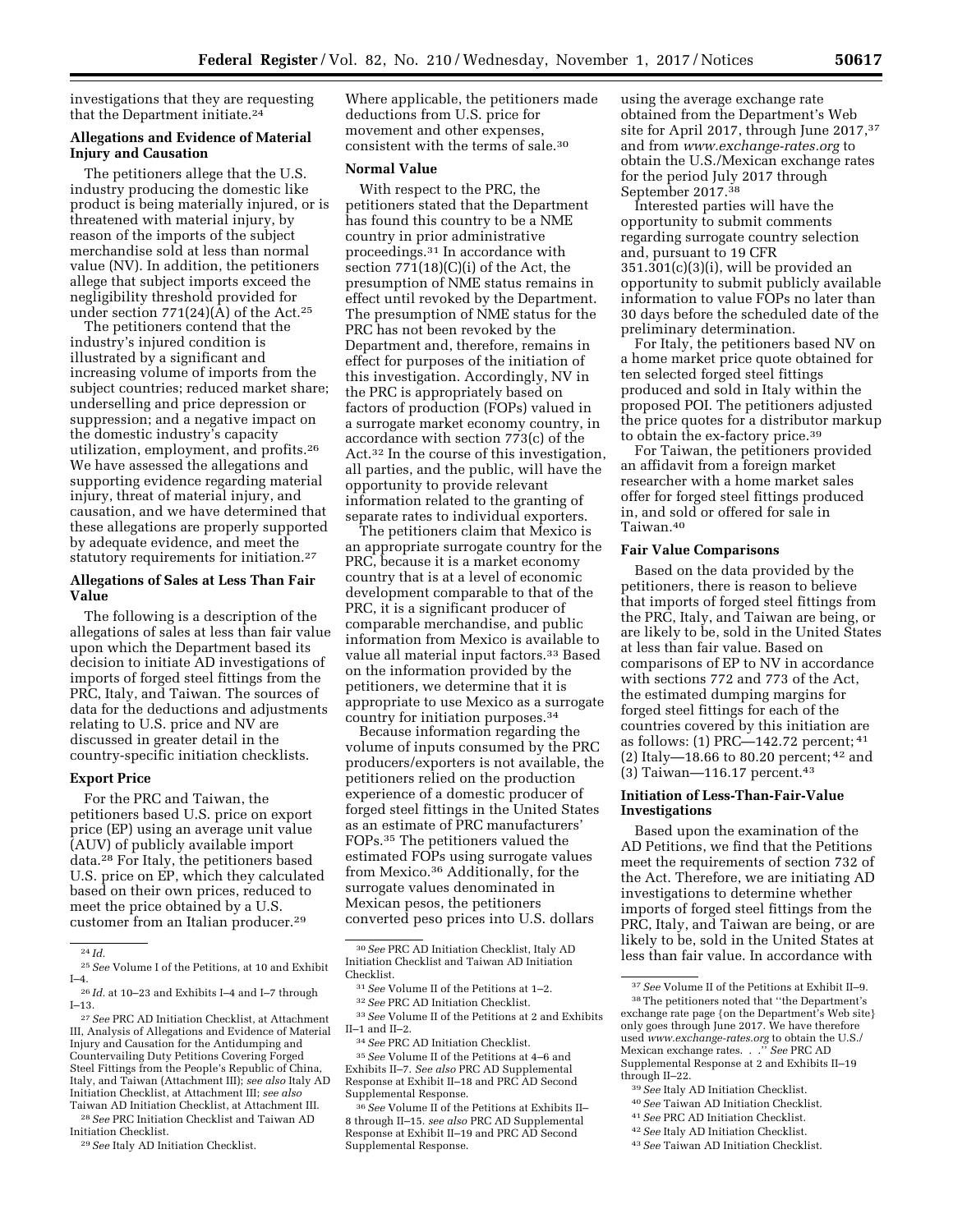section  $733(b)(1)(A)$  of the Act and 19 CFR 351.205(b)(1), unless postponed, we will make our preliminary determinations no later than 140 days after the date of this initiation.

Under the Trade Preferences Extension Act of 2015, numerous amendments to the AD and CVD law were made.44 The 2015 law does not specify dates of application for those amendments. On August 6, 2015, the Department published an interpretative rule, in which it announced the applicability dates for each amendment to the Act, except for amendments contained in section 771(7) of the Act, which relate to determinations of material injury by the ITC.45 The amendments to sections 771(15), 773, 776, and 782 of the Act are applicable to all determinations made on or after August 6, 2015, and, therefore, apply to these AD investigations.46

### **Respondent Selection**

The petitioners named six companies in Italy and three companies in Taiwan, as producers/exporters of forged steel fittings.47 Following standard practice in AD investigations involving market economy countries, in the event the Department determines that the number of companies for any one market economy country is large, the Department intends to review U.S. Customs and Border Protection (CBP) data for U.S. imports of forged steel fittings during the respective POI under the appropriate Harmonized Tariff Schedule of the United States subheadings, and if it determines that it cannot individually examine each company based upon the Department's resources, then the Department will select respondents based on that data. We intend to release CBP data under Administrative Protective Order (APO) to all parties with access to information protected by APO within five business days of the announcement of the initiation of these investigations. Interested parties must submit applications for disclosure under APO in accordance with 19 CFR 351.305(b). Instructions for filing such applications may be found on the Department's Web site at *[http://enforcement.trade.gov/apo.](http://enforcement.trade.gov/apo)* 

Interested parties may submit comments regarding the CBP data and respondent selection by 5:00 p.m. ET seven calendar days after the placement of the CBP data on the record of these investigations. Interested parties wishing to submit rebuttal comments should submit those comments five calendar days after the deadline for initial comments.

Comments must be filed electronically using ACCESS. An electronically-filed document must be received successfully, in its entirety, by ACCESS no later than 5:00 p.m. ET on the date noted above. If respondent selection is necessary, within 20 days of publication of this notice, we intend to make our decisions regarding respondent selection based upon comments received from interested parties and our analysis of the record information.

With respect to the PRC, the petitioners named 14 producers/ exporters of forged steel fittings from the PRC.48 In accordance with our standard practice for respondent selection in AD cases involving NME countries, we intend to issue quantity and value (Q&V) questionnaires to producers/ exporters of merchandise subject to this investigation and, in the event the Department determines that the number of companies is large, base respondent selection on the responses received. For this investigation, the Department will request Q&V information from known exporters and producers identified with complete contact information in the Petitions. In addition, the Department will post the Q&V questionnaires along with filing instructions on Enforcement and Compliance's Web site at *[http://](http://www.trade.gov/enforcement/news.asp) [www.trade.gov/enforcement/news.asp.](http://www.trade.gov/enforcement/news.asp)* 

Producers/exporters of forged steel fittings from the PRC that do not receive Q&V questionnaires by mail may still submit a response to the Q&V questionnaire and can obtain a copy of the Q&V questionnaire from Enforcement & Compliance's Web site. The Q&V response must be submitted by the relevant PRC exporters/producers no later than 5:00 p.m. ET on November 9, 2017. All Q&V responses must be filed electronically via ACCESS.

#### **Separate Rates**

In order to obtain separate-rate status in an NME investigation, exporters and producers must submit a separate-rate application.49 The specific requirements for submitting a separate-rate

application in the PRC investigation are outlined in detail in the application itself, which is available on the Department's Web site at *[http://](http://enforcement.trade.gov/nme/nme-sep-rate.html) [enforcement.trade.gov/nme/nme-sep](http://enforcement.trade.gov/nme/nme-sep-rate.html)[rate.html.](http://enforcement.trade.gov/nme/nme-sep-rate.html)* The separate-rate application will be due 30 days after publication of this initiation notice.50 Exporters and producers who submit a separate-rate application and have been selected as mandatory respondents will be eligible for consideration for separate-rate status only if they timely respond to all parts of the Department's AD questionnaire as mandatory respondents. The Department requires that companies from the PRC submit a response to both the Q&V questionnaire and the separaterate application by the respective deadlines in order to receive consideration for separate-rate status. Companies not filing a timely Q&V response will not receive separate-rate consideration.

#### **Use of Combination Rates**

The Department will calculate combination rates for certain respondents that are eligible for a separate rate in an NME investigation. The Separate Rates and Combination Rates Bulletin states:

{w}hile continuing the practice of assigning separate rates only to exporters, all separate rates that the Department will now assign in its NME Investigation will be specific to those producers that supplied the exporter during the period of investigation. Note, however, that one rate is calculated for the exporter and all of the producers which supplied subject merchandise to it during the period of investigation. This practice applies both to mandatory respondents receiving an individually calculated separate rate as well as the pool of non-investigated firms receiving the weighted-average of the individually calculated rates. This practice is referred to as the application of ''combination rates'' because such rates apply to specific combinations of exporters and one or more producers. The cash-deposit rate assigned to an exporter will apply only to merchandise both exported by the firm in question *and*  produced by a firm that supplied the exporter during the period of investigation.<sup>51</sup>

#### **Distribution of Copies of the Petitions**

In accordance with section 732(b)(3)(A) of the Act and 19 CFR 351.202(f), copies of the public version of the Petitions have been provided to the governments of the PRC, Italy, and Taiwan *via* ACCESS. To the extent practicable, we will attempt to provide a copy of the public version of the

<sup>44</sup>*See* Trade Preferences Extension Act of 2015, Public Law No. 114–27, 129 Stat. 362 (2015).

<sup>45</sup>*See Dates of Application of Amendments to the Antidumping and Countervailing Duty Laws Made by the Trade Preferences Extension Act of 2015,* 80 FR 46793 (August 6, 2015).

<sup>46</sup> *Id.* at 46794–95. The 2015 amendments may be found at: *[https://www.congress.gov/bill/114th](https://www.congress.gov/bill/114th-congress/house-bill/1295/text/pl)[congress/house-bill/1295/text/pl.](https://www.congress.gov/bill/114th-congress/house-bill/1295/text/pl)* 

<sup>47</sup>*See* Volume I of the Petitions at Exhibit I–3.

<sup>48</sup>*See* Volume I of the Petitions at Exhibit I–3.

<sup>49</sup>*See* Policy Bulletin 05.1: Separate-Rates Practice and Application of Combination Rates in Antidumping Investigation involving Non-Market Economy Countries (April 5, 2005), available at *<http://enforcement.trade.gov/policy/bull05-1.pdf>* (Policy Bulletin 05.1).

 $^{\rm 50}\,$  Although in past investigations this deadline was 60 days, consistent with 19 CFR 351.301(a), which states that ''the Secretary may request any person to submit factual information at any time during a proceeding,'' this deadline is now 30 days. 51*See* Policy Bulletin 05.1 at 6 (emphasis added).